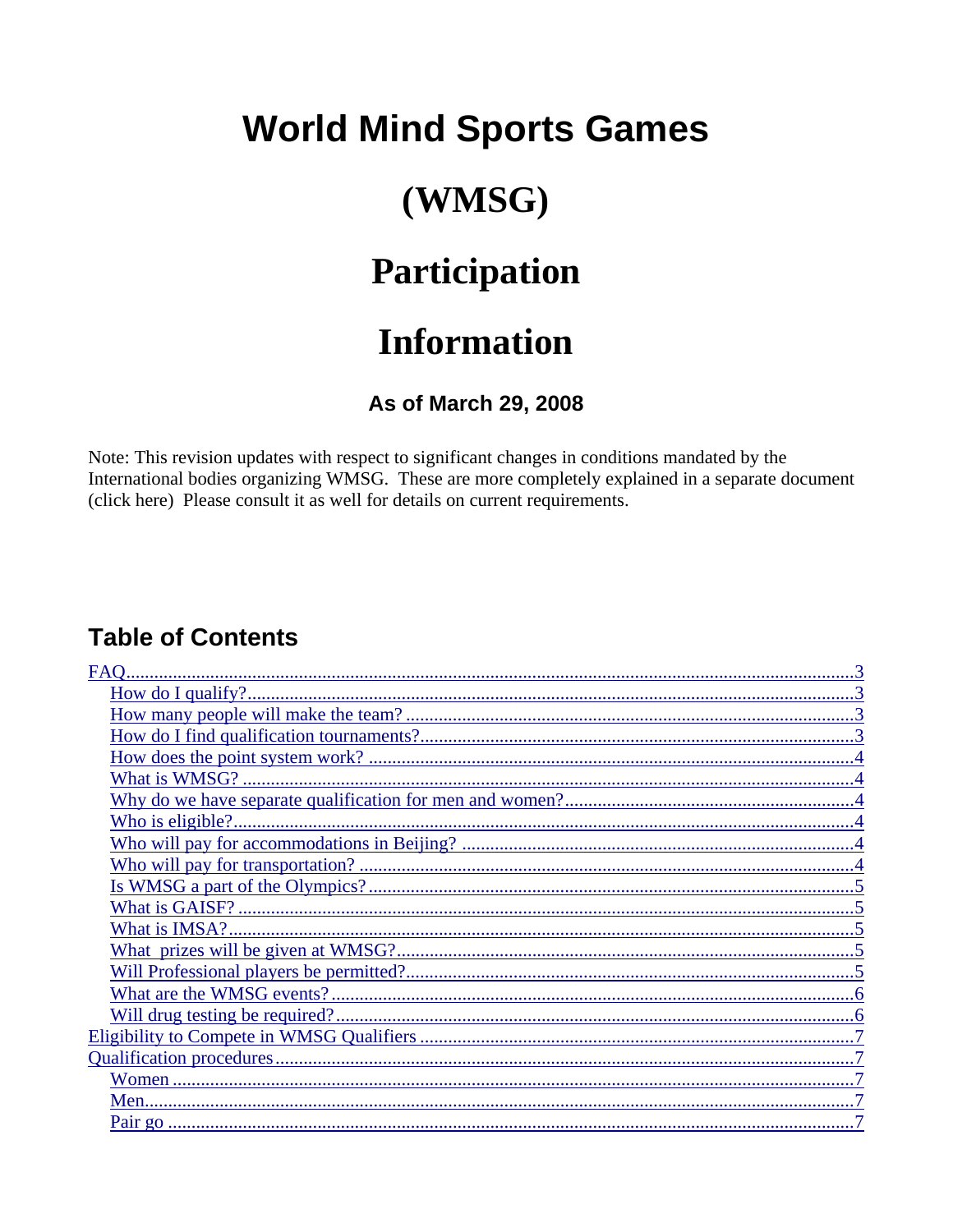| Qualification Status Report |
|-----------------------------|
|                             |
|                             |
|                             |
|                             |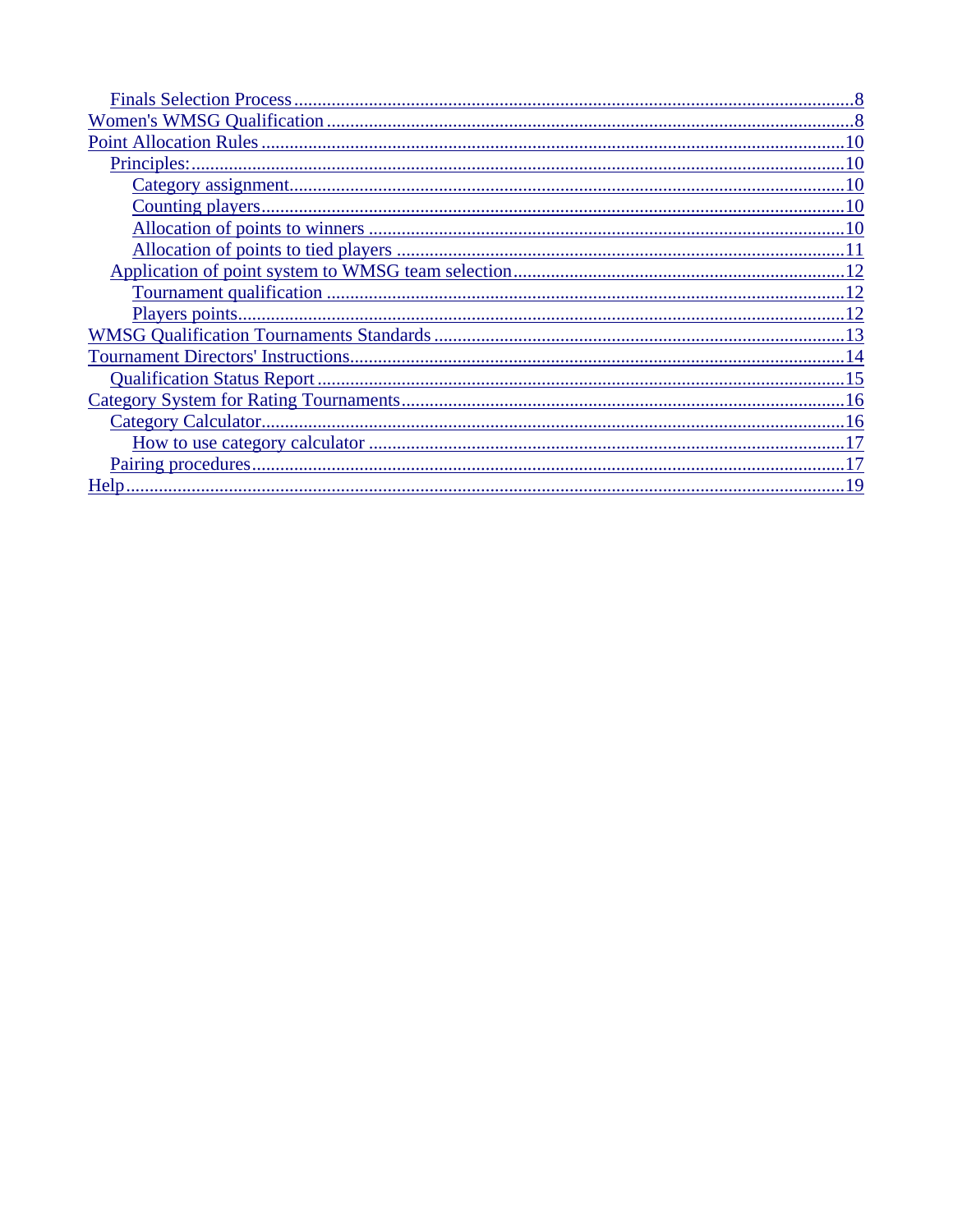[FAQ](#page-2-0) [Point Allocation Rules](#page-2-0) [Tournament Directors' Instructions](#page-2-0) [WMSG Qualification Tournaments Standards](#page-2-0)

[Table of Contents](#page-2-0)

# **FAQ**

<span id="page-2-0"></span>**FAQ Questions**

## **How do I qualify?**

Beginning in January, 2008 tournaments will be designated as WMSG qualifiers provided they meet established standards for high quality play. Those standards are published at (click here). Tournaments expected to meet that standard will be advertised as such and scheduled beginning in January, 2008 and continuing through June 1, 2008. Tournament reports must be received before midnight June 1. Each qualifying tournament provides qualification points to those placing high. (More points for stronger tournaments) You may acquire qualification points from up to two qualification tournaments. The top point winners will qualify for the team and be expected to compete at the US Go Congress in August to determine their placement on the team that will represent the US in Beijing in October, 2008.

When you play in a qualifier tournament you **must notify the tournament director before the start of round 1** that you wish to compete for WMSG at the tournament. [Top of FAQ](#page-2-0)

### **How many people will make the team?**

Up to 22 competitors will qualify to compete in various events. Women's team and individuals, men's team and individuals, amateur only individuals, and pair go are all separate events. **Players will be scheduled to compete in only one event.** [Top of FAQ](#page-2-0)

### **How do I find qualification tournaments?**

Tournaments are announced as qualifiers on the AGA website on the "coming events" page. They must be announced a minimum of 3 weeks before they occur. Regardless of the announcement, the tournament must meet the strength and structure requirements in order to be counted. [Top of FAQ](#page-2-0)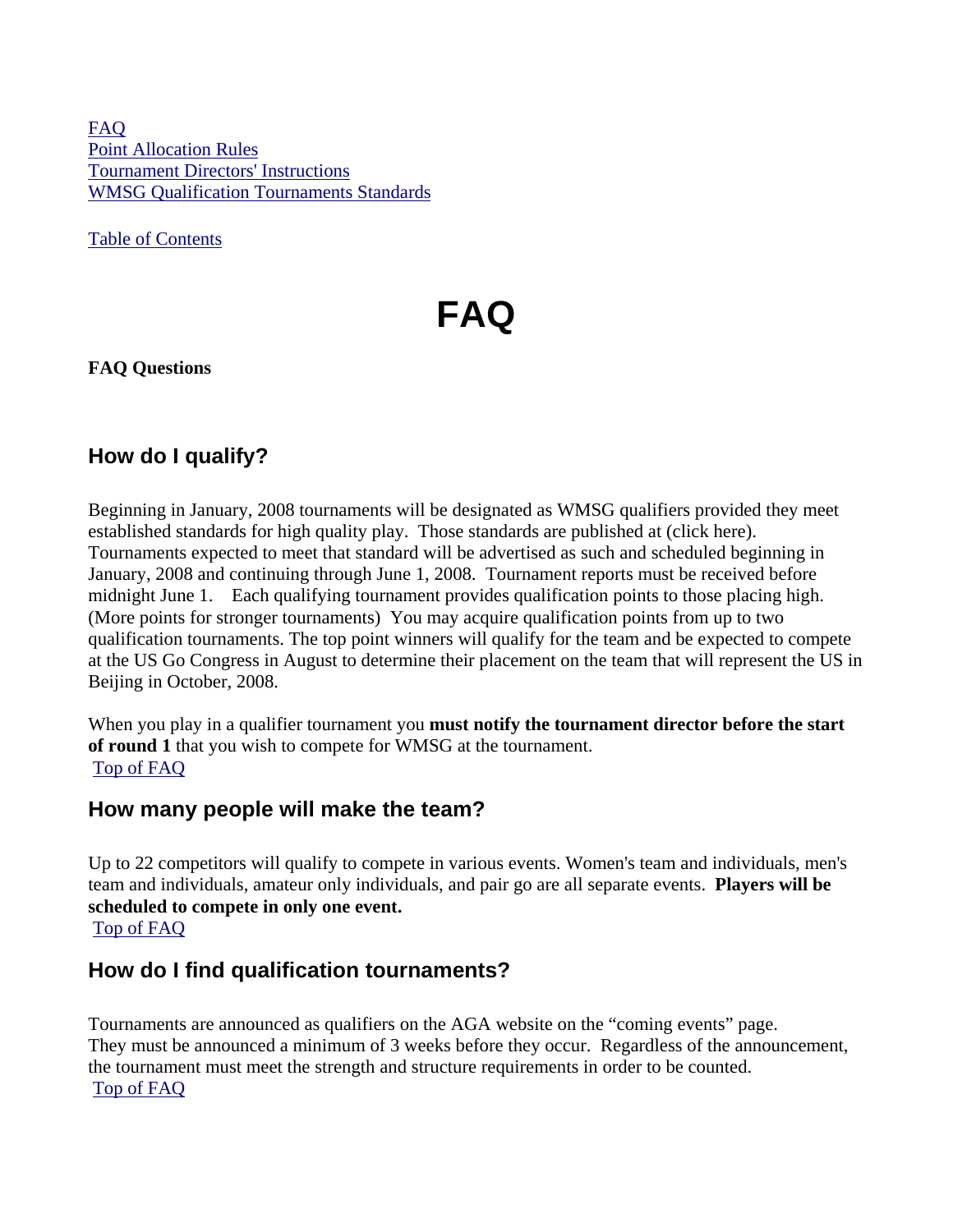## **How does the point system work?**

Bigger tournaments with stronger players give more points. You may play in as many as you wish, but only accumulate points from 2*.* A complete description of the point system is available at [Category](#page-2-0) [System for Rating Tournaments](#page-2-0) .

[Top of FAQ](#page-2-0)

### **What is WMSG?**

World Mind Sports Games. They will be played October  $3 - 18$ , in Beijing, China, in the same facilities used for the summer Olympics in August and the Paralympics in September.

#### [Top of FAQ](#page-2-0)

## **Why do we have separate qualification for men and women?**

The International Mind Sports Association (IMSA) and the International Go Federation (IGF) have determined that there will be separate competitions for men and women, and defined how many of each may participate on a team. Since the teams are gender specific, we have no choice in the qualifiers. [Top of FAQ](#page-2-0)

### **Who is eligible?**

You are eligible if:

You are a US Citizen as of June 1, 2008.And you are a full and continuous member of the AGA beginning not later than August, 2, 2007.

And you have been resident in the US for at least 6 months (183 days) since August 2, 2007.

#### [Top of FAQ](#page-2-0)

### **Who will pay for accommodations in Beijing?**

The Chinese government will provide accommodations during the competition. You will be responsible for extended stay either before or after the games, and will be required to find other accommodations to do so.

[Top of FAQ](#page-2-0)

### **Who will pay for transportation?**

The AGA and AGF are actively seeking donations to cover the cost of transportation only. (Please donate if you can.!) Each competitor will receive funds (amount based on donations.) to help defray the cost of travel. You will be responsible for booking your flight.

#### [Top of FAQ](#page-2-0)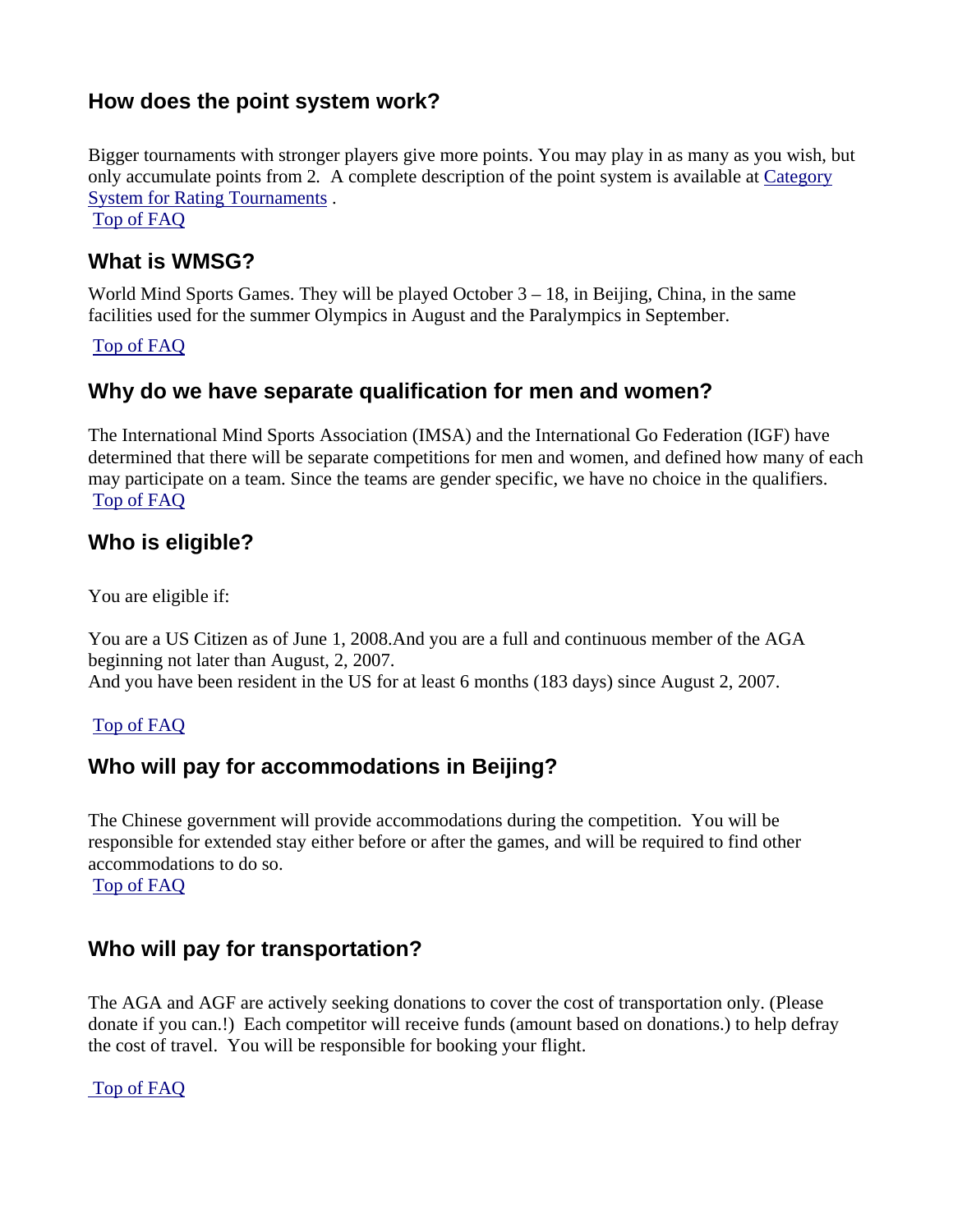### **Is WMSG a part of the Olympics?**

No, although it would be fair to say it is a part of the Olympic movement. The International Olympic Committee is not yet ready to treat mental sports as Olympic events or to lend their name to it directly. However, they know what we are doing and approve it as a separate event, just as they do with a large number of other physical sports. The style and structure of the competition is very much like the Olympics. The awards for winning will be gold, silver and bronze medals as in the Olympics. The IOC has been involved with the planning of WMSG in the sense that it approved the name, and the use of the Olympic venues, and supports the formation of the International Mind Sports Association, which is the world organizing group for the games.

[Top of FAQ](#page-2-0)

### **What is GAISF?**

The General Association of International Sports federations (GAISF) was formed in 1939, when it became apparent that there were many sports not included in the Olympic sports competitions which nevertheless deserved the international recognition that accompanies such association. It was formed with the intention of being an international organizing resource for sports recognized by the IOC but not included in the games themselves. As such GAISF works in close cooperation with the IOC. New sports applying for IOC recognition are routinely referred to GAISF. [Top of FAQ](#page-2-0)

### **What is IMSA?**

The International Mind Sports Association is a consortium of members of GAISF (see below). It was formed in recognition that the mind sports (Currently Bridge, Checkers, Chess and Go are the members) are significantly different from the other sports where competition is more identified with physical than mental activity.

### [Top of FAQ](#page-2-0)

### **What prizes will be given at WMSG?**

As with the Olympics, there will be no monetary prizes. Medals (Gold, Silver, and Bronze) will be awarded for the first three places in each of the 6 events. [Top of FAQ](#page-2-0)

### **Will Professional players be permitted?**

Professional players will be able to participate in most but not all competitions. There will be two types of individual competition, one may include pros, the other will be restricted to amateurs only . [Top of FAQ](#page-2-0)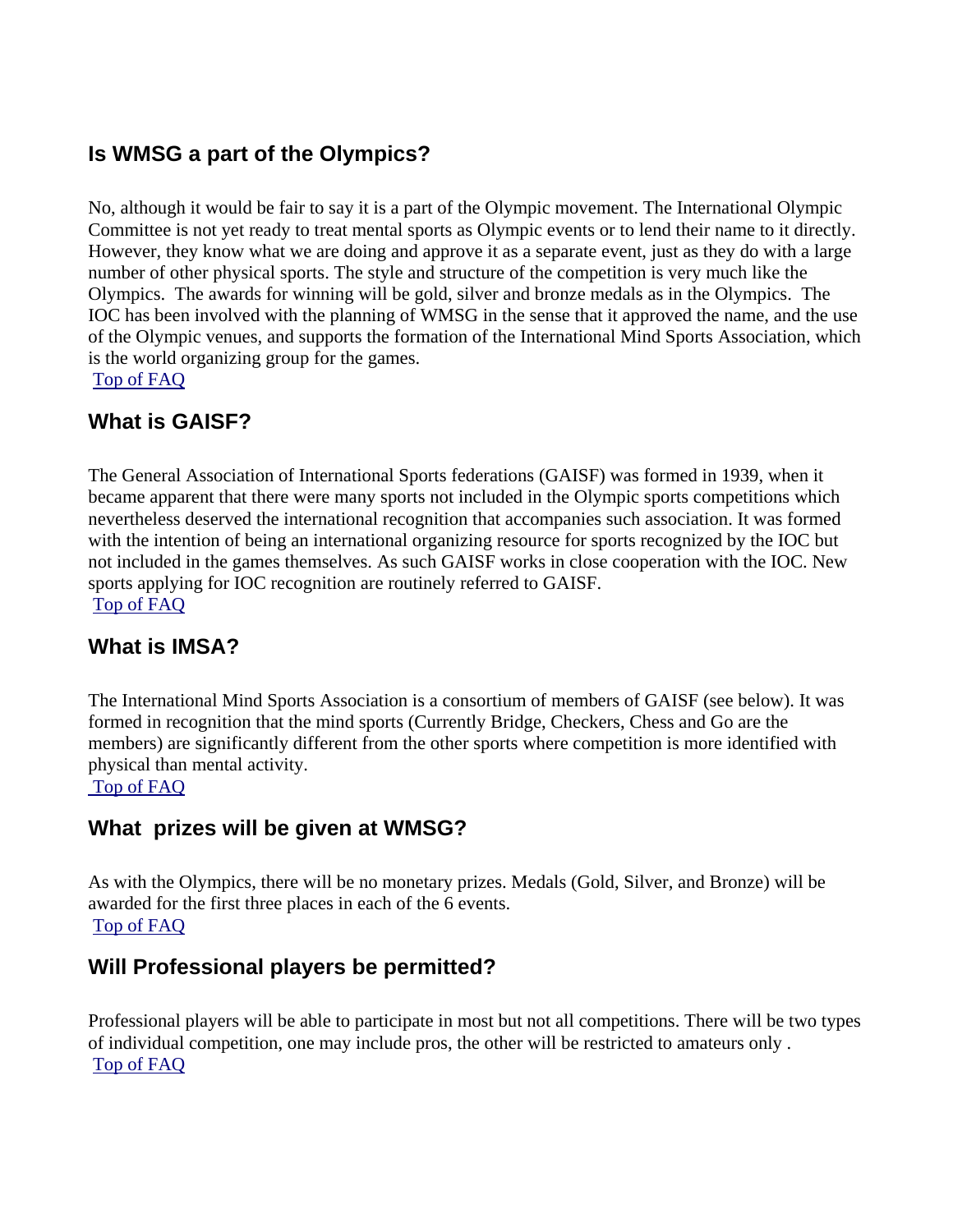## **What are the WMSG events?**

Women's individual (3 players) Men's individual (5 players) Women's team (3 players, and 1 alternate) Men's team (5 players and one alternate) Individual (2 players Pros not permitted) Pair go (1 pairs) [Top of FAQ](#page-2-0)

## **Will drug testing be required?**

Drug testing is not planned at this time. IMSA will work together with the individual International federations (Go, Chess, Bridge and Draughts) and will announce standards. The AGA will not develop a national standard until we are notified of the IMSA/IGF standard. We do not expect this to be a major problem, however, people taking some fairly common drugs for medical conditions may need to provide documentation of the conditions requiring them. (Beta blockers for example.) [Top of FAQ](#page-2-0)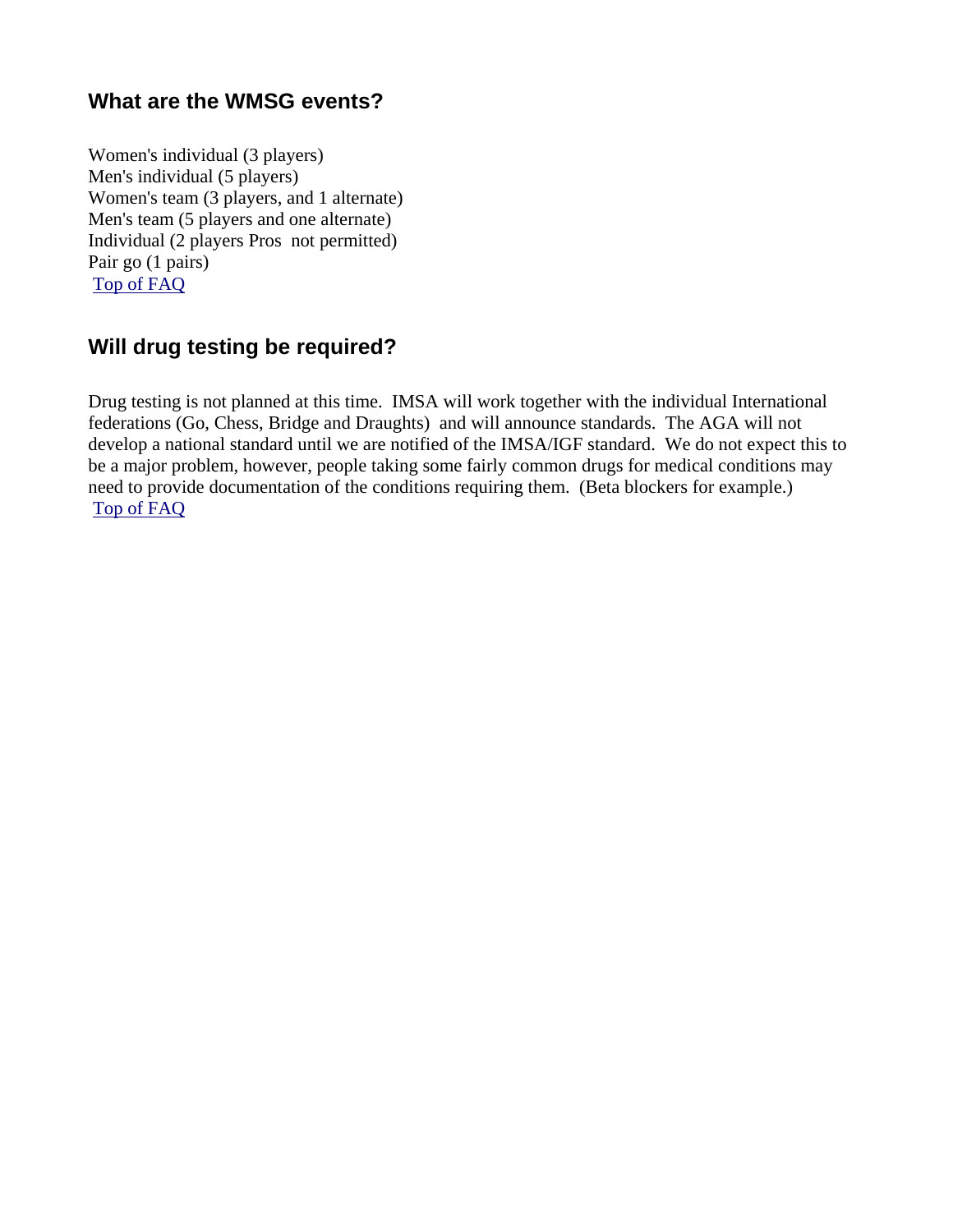# **Eligibility to Compete in WMSG Qualifiers**

In conformance with general AGA standards for representing the US in International play, we require a full and continuous year of full individual AGA membership and residence in the US for a minimum of 183 days (six months) of the prior year. The organizing body requires citizenship in the country for which you play. For the purposes of this event we specify the times as follows:

You must have been a continuous member of the AGA beginning not later than August 2, 2007. You must have resided in the US a minimum of 183 days in the period beginning August 2, 2007. You must be a US citizen on or before June 1, 2008.

## **Qualification procedures**

There will be separate qualification procedures for men and women. This policy follows the structure of the games established by IMSA. While we recognize that some may see this as inappropriate, in practice we see no practical alternative.

### **Women**

Women will be invited to apply prior to June 1, 2008 to join the team. Top rated players as of May 1, 2008 will be chosen. They are expected to compete at the Go Congress to determine their placement on the team.

### **Men**

Men will participate in any of a series of qualification tournaments for which they will receive qualification points based on the strength of the tournament and their finishing position. Qualification tournaments must be reported by midnight June, 1, 2008. Those with sufficient points will be named to the team and will be expected to compete for positions at the US Go Congress in August, 2008 in Portland Oregon. See WMSG update for further details.

### **Pair go**

A pair go team will be chosen separately, by an Internet tournament which will include Canadian players as the pair will represent North America, not just the US. In order to facilitate organization, registration is required before June 1, 2008.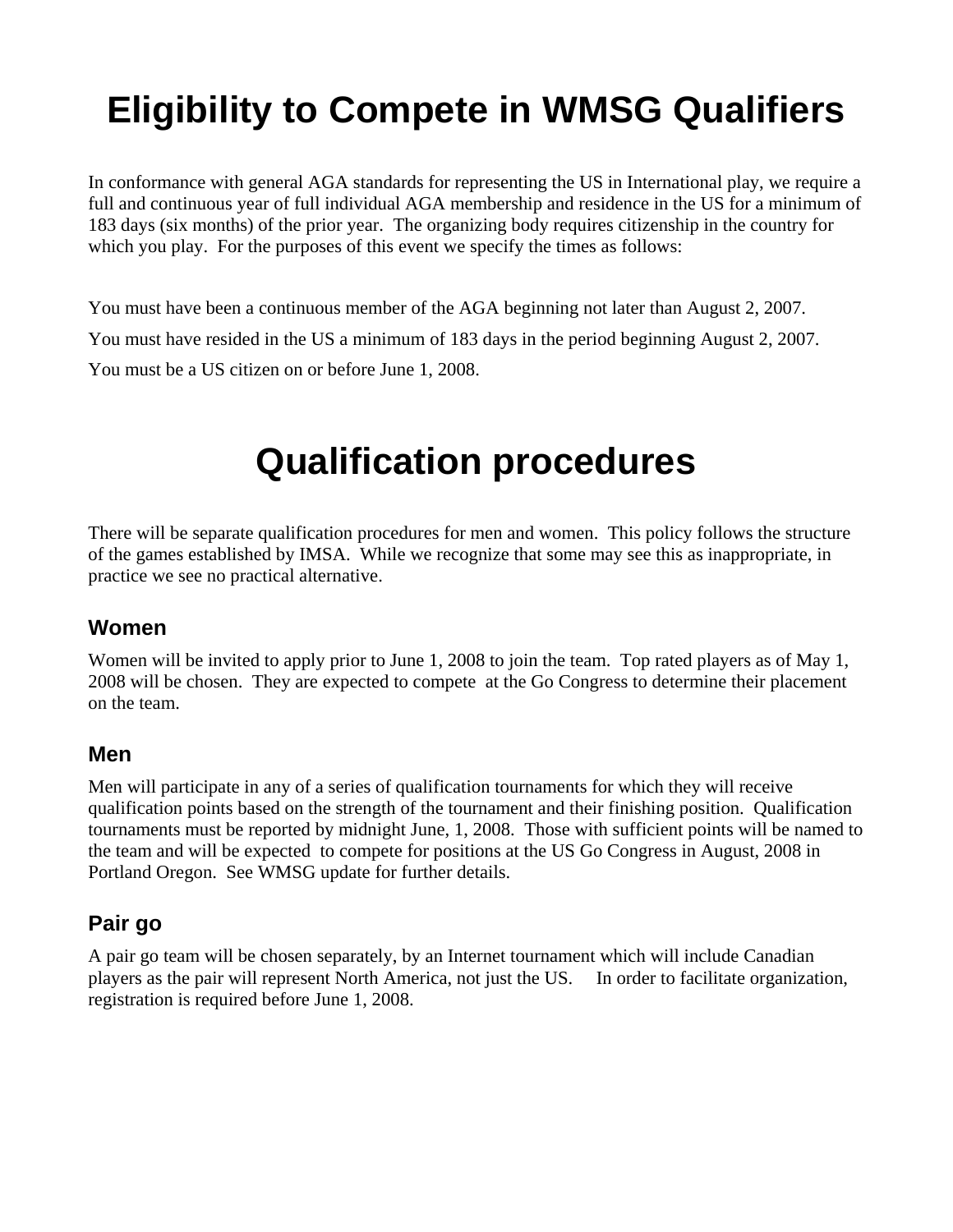## **Finals Selection Process**

The finals selection process, which will establish positions for the team event and the amateur individuals, will occur at the Congress.. The tqualifiers will select a minimum of 21 players. The President will retain an opportunity to choose one player whom he deems otherwise suitable, but who may be otherwise not eligible.

## **Women's WMSG Qualification**

The World Mind Sports Games (WMSG) will have 6 events, 4 of which are gender specific: men's and women's teams and individuals. One event is open with respect to gender, but is limited to amateur players only. The final event is pair go.

Note: Professional players are permitted to compete in all events except the "open" amateur. Thus women professionals are not eligible to earn points in the qualifiers that will run from January through June because there is no event in which they could play except the women's events, for which we have a different selection process. Amateur women, however, **are** permitted to earn points as they are eligible to play in the open amateur individual competition.

Regardless of the ability to earn points, there is no restriction on anyone playing in a qualification tournament, as they are open tournaments. The restrictions stated here and elsewhere in this document apply only to a person's ability to earn qualification points. The general principle is that a person may receive points only if that person is eligible to make use of them.

Because of the significant difference in both number of players and top level strength, the AGA is organizing the qualification process differently for men and women. However, the eligibility requirements are the same for both: US citizenship, full membership in the AGA beginning not later than August 2, 2007, and residence in the US for at least 6 months (183 days) of the year beginning August 2, 2007.

The AGA will select the team based on ratings as of May 1, 2008. We will select 7 players (3 for the individual competition and 4 for the team, of which 1 is a designated alternate on the team).

The AGA has traditionally not treated the genders separately, and has in fact not collected that bit of information from its members. We thus have little idea of how many women are eligible and even less of an idea of who would be able to take the time to go. We are therefore inviting all interested women to apply in advance. Because we must plan and schedule the event ahead of time, and inform the players, the registration deadline is June 1, 2008.

Please register by emailin[g WMSG@usgo.org](mailto:tournaments@usgo.org)

Please include your name, membership number, date your membership expires, and citizenship status.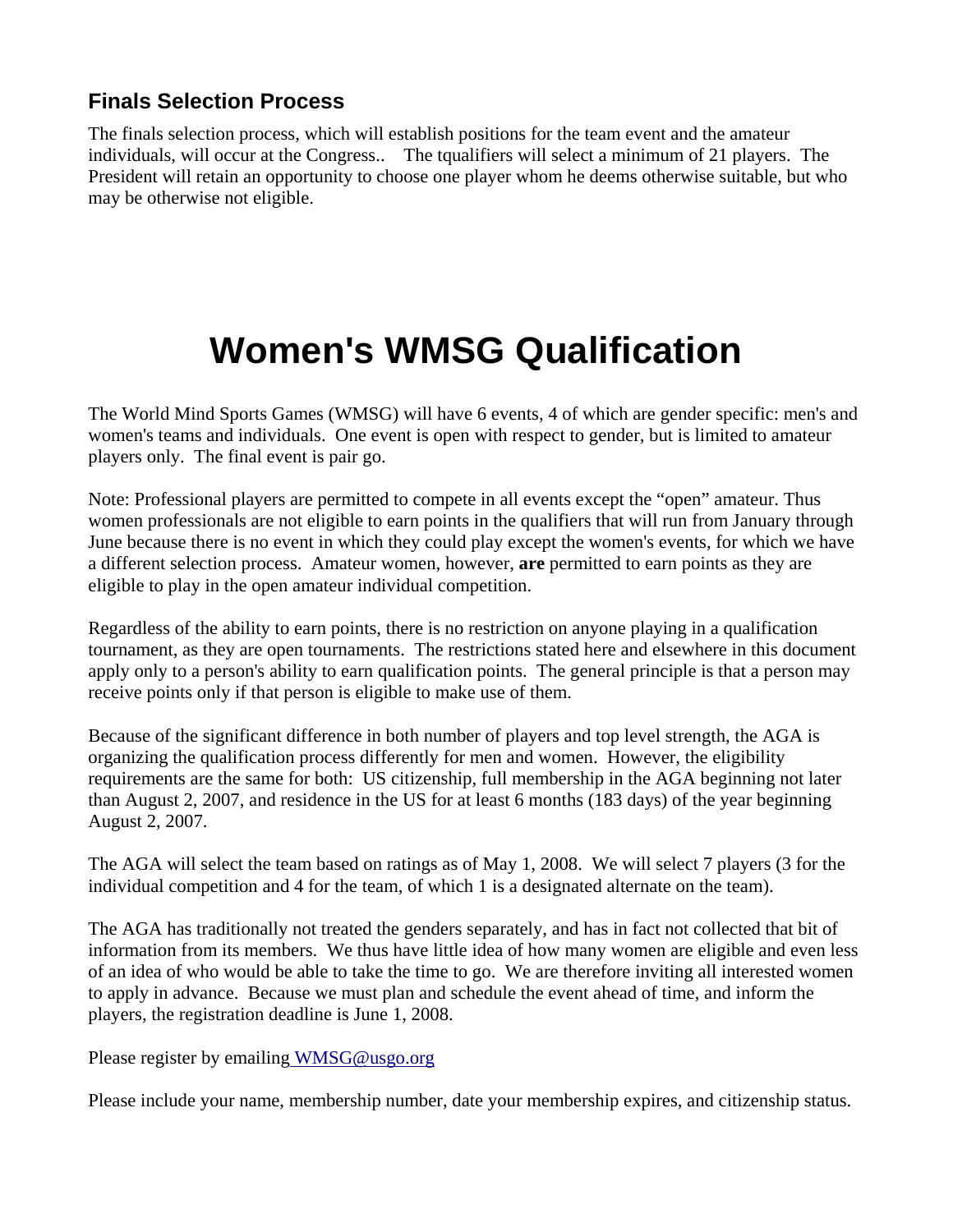## **Point Allocation Rules**

**For**

## **WMSG Finals Qualification Tournaments**

#### Return to Table of Contents

### **Principles:**

### **Category assignment**

All qualification tournaments are rated on the basis of the average (mean) strength of the open section player, and the number of players in that section. The calculation establishes a "category" rating for the tournament. In general, both higher average rating and increased number of players in the field yields a higher category. It is possible for a lower average rating with a larger number of players to have a higher category rating. See ..... for a detailed description of the calculation.

Average rating is the average rating of players in the top section only, and is calculated on the basis of their rating prior to the tournament. Self promotion is not permitted. New players must win at least one game within the top band to be counted. A new player is entered at the mid point of the stated rank. (That is, 6.5 if the person enters as a 6 dan.)

#### **Counting players**

All players in the top section are counted for purposes of calculating the tournament category. Players Players who take two or more byes during the tournament will not be counted for purposes of calculating the tournament category.

Note: it is therefore theoretically possible that what started as a category N tournament at round one gets demoted because some players quit. No help for that. We can't have people signing up to boost the category, and then leaving because they don't really want to play.

#### **Allocation of points to winners**

Points are allocated only to winners who are eligible, and have declared their intention to compete in WMSG if selected. (Citizenship, full AGA member for a year, resident in US for 6 months of prior year. See Eligibility to Compete in WMSG Qualifiers for details.)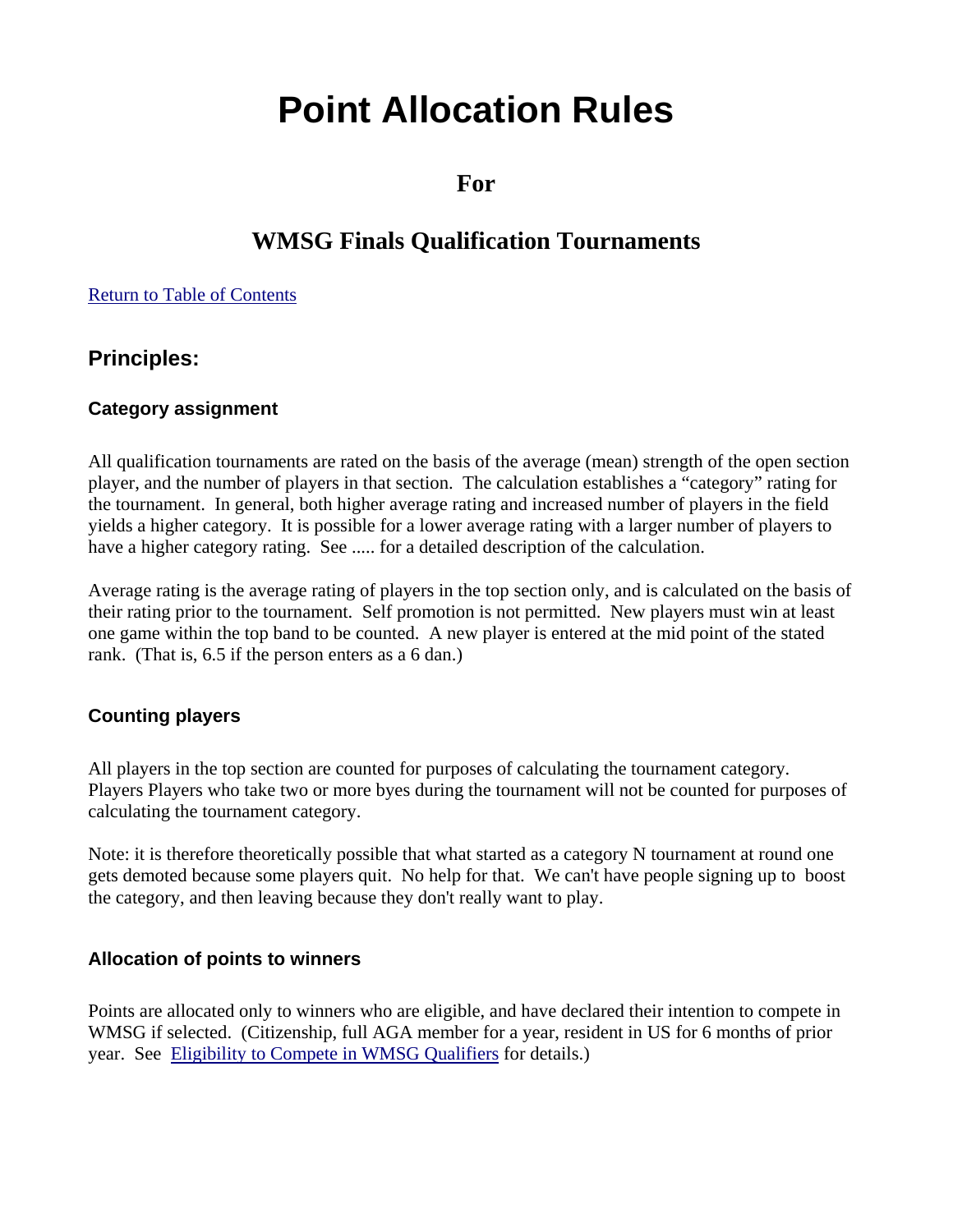### **Allocation of points to tied players**

Tied players are those with equal primary scores.

Points are divided among tied eligible players.

Example:

The winner scored 5-0 2 and 3 scored 4-1 4 and 5 scored 3-2 6, 7 and 8 scored 2-3

Placing  $1^{st}$  through  $8^{th}$ , players 1, 4, and 7 are not eligible, 2 and 3 are tied, 6 and 8 are tied

It is a category 12 tournament for which the points are 8.1, 6.1, 4.6, 3.4, 2.6, 1.9, 1.4 and 1.1 for  $1^{st}$ through  $8<sup>th</sup>$  place.

Players 2 & 3 get  $(8.1 + 6.1 = 14.2)/2$  or or 7.1 points each. Player 5 gets 4.6 (not tied with anyone) Players 6 & 8 get  $(4.6 + 3.4 = 8)/2$  or 4 points each.

If you have a spreadsheet that reads Excel format, you can click on the calculator and see how the figures change when you change the average rating and number of players. Of course, if you do not return it to average rating 6.5 and 8 players, the numbers will not correspond to those above.

Return to Table of Contents

#### **Tournament Category Calculation**

| Avg. Rating<br># of Players |     | 6.5<br>8 |                                        | <b>Exact Category</b> |     |     |     | 12.0 |     |         | <b>Rounded Category</b> |     |         | 12  |     |     |      |     |     |       |
|-----------------------------|-----|----------|----------------------------------------|-----------------------|-----|-----|-----|------|-----|---------|-------------------------|-----|---------|-----|-----|-----|------|-----|-----|-------|
| <b>Places</b>               |     |          | 1 2 3 4 5 6 7 8 9 10 11 12 13 14 15 16 |                       |     |     |     |      |     |         |                         |     |         |     |     |     | - 17 | 18  |     | 19 20 |
| Points                      | 8.1 | 6.1      |                                        | 4.6 3.4               | 2.6 | 1.9 | 1.4 | 1.1  | 0.0 | $0.0\,$ | $0.0\,$                 | 0.0 | $0.0\,$ | 0.0 | 0.0 | 0.0 | 0.0  | 0.0 | 0.0 | 0.0   |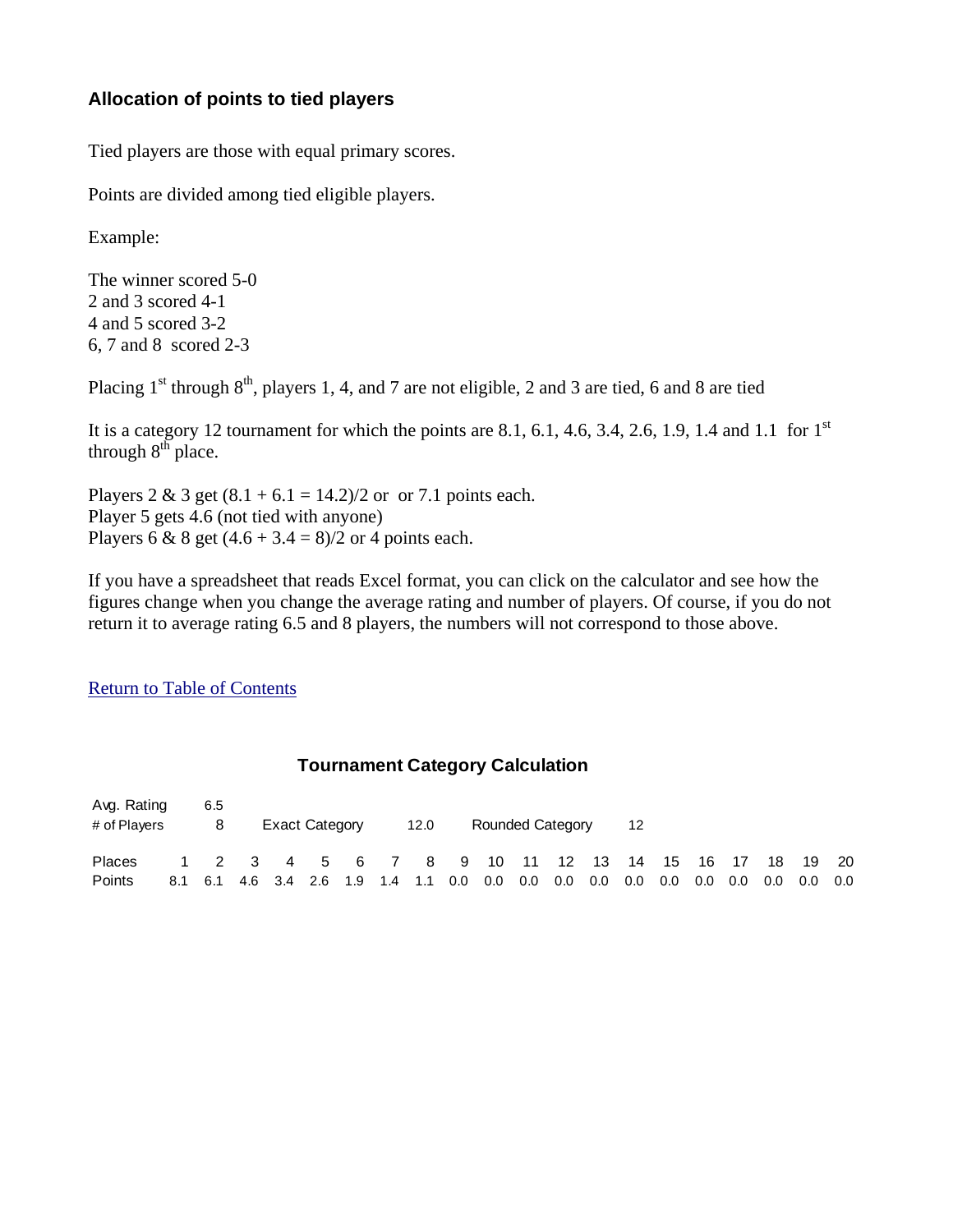## **Application of point system to WMSG team selection**

### **Tournament qualification**

Tournament must be announced in E-Journal a minimum of 3 weeks before the event. Tournament must qualify as a category 8 tournament or better. See WMSG Qualifyier Standards for complete details.

#### **Players points**

Players may compete in as many qualification tournaments as they wish.

Players may accumulate points for only 2 tournaments. (Presumably their best 2)

Players reaching a total of 15 points or more will be invited to join the team. ; and will not receive additional points in other qualifiers in which they may play.

The top point accumulating players will be invited to join the team and are expected to attend the congress to compete for positions on the team. Runners up will be identified as alternates. Note: WMSG is organized with separate tournaments for men and women, therefore requiring separate approaches to the qualification for each. The system described above applies to the male competitors.

Pair go competition will be by pairs, with the qualification occurring in a special Internet Pair go tournament. The pair will represent North America, not just the US, so Canadian pairs will also compete.

Return to Table of Contents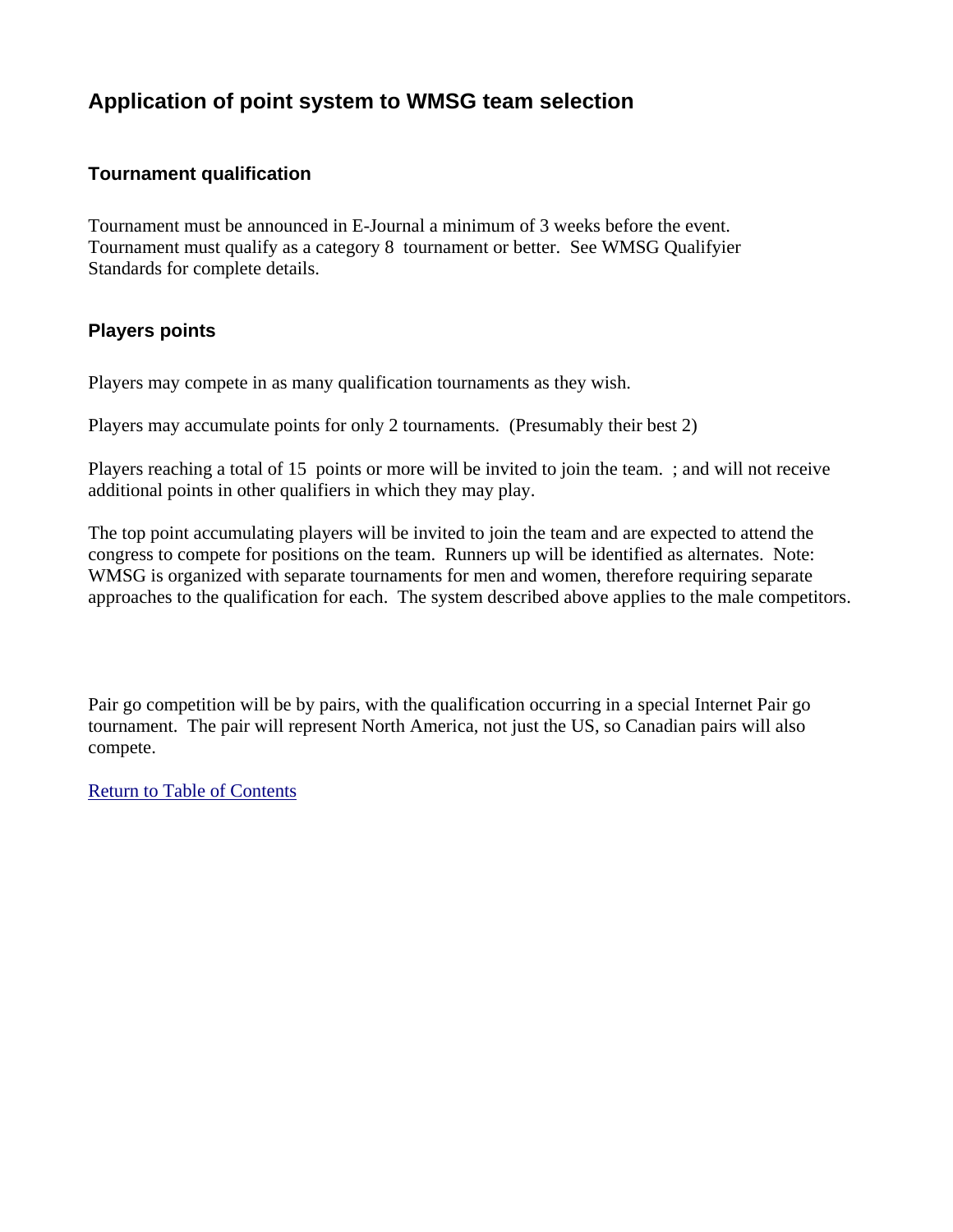## **WMSG Qualification Tournaments Standards**

### Return to Table of Contents

[Be](mailto:operations@usgo.org)ginning in January, 2008, the AGA is instituting a tournament grading system which will assign a **category** designation to all tournaments in which at least one section plays without handicap. See details at Category System for Rating Tournaments.

Assignment of the category is a mathematical process based on the average rating of the players and the number of players in the unhandicapped section. The category increases as the number of players and average rating increases.

Any tournament can receive a category rating. However, for a tournament to be designated a WMSG Qualifier, it must meet all of the following conditions.

1. It must be announced in the AGA E-Journal a minimum of 21 days prior to the tournament.

2. It must be completed and reported before June 1, 2008.

3. The unhandicapped section must have a minimum of 5 players total and 4 players who are eligible to compete in WMSG. (US Citizens, Full AGA membership for a year, and at least 6 months residence in US in last year.)

4. The tournament must calculate as category 6 or higher.

5. The tournament must be a minimum of 4 rounds.

6. Time limits may not be less than 45 minutes each.

7. There must be a recognized system for overtime play. (Seconds reading, Canadian, Fischer time, etc.) Sudden death is not permissible.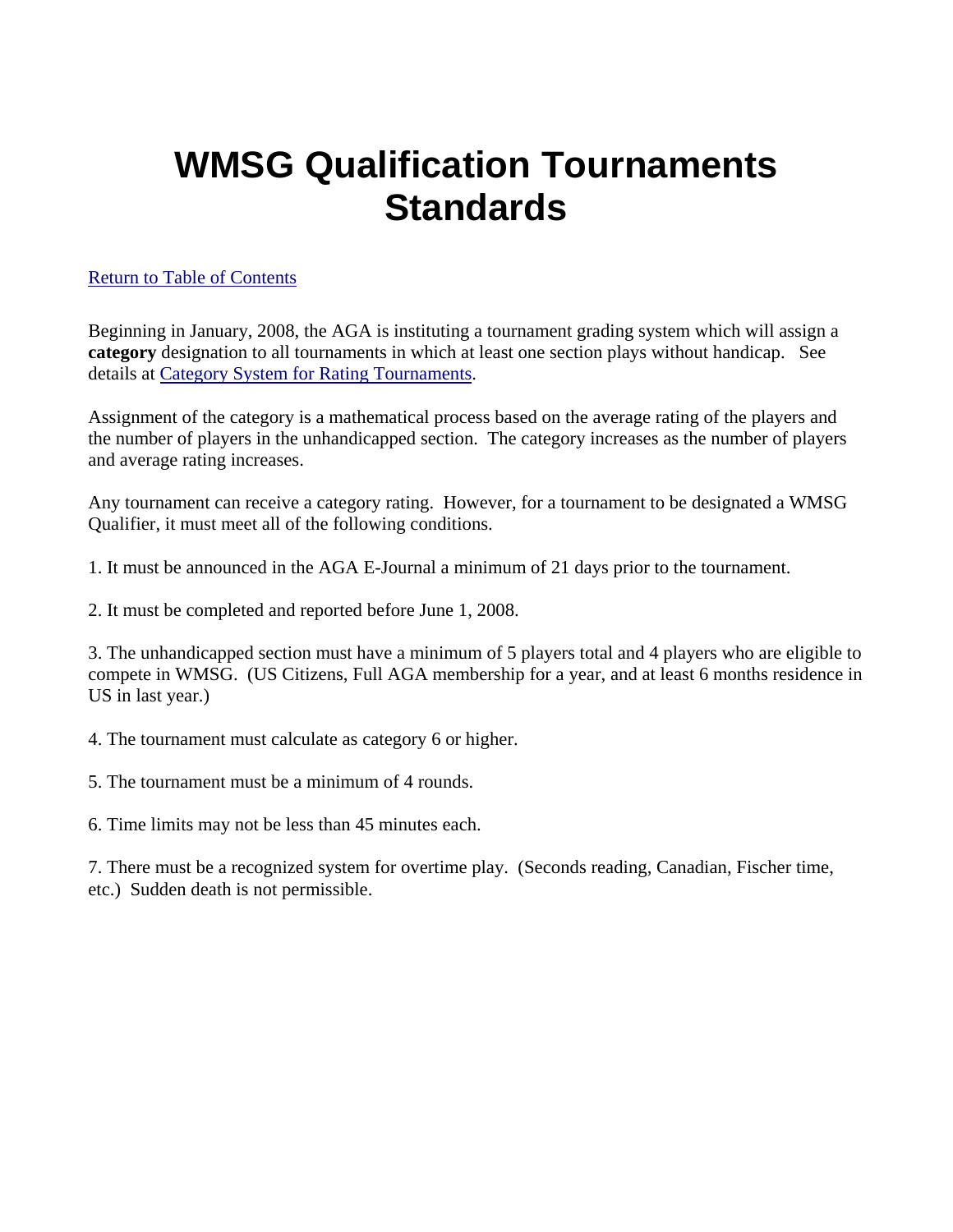## **Tournament Directors' Instructions**

## **for 2008 World Mind Sports Games Qualification Tournaments**

#### Return to Table of Contents

### **Reporting Qualifier Candidates**

Because of the special requirements for participation in the WMSG, and the qualification system the AGA has instituted, we need some additional information about the players competing in the top nonhandicapped section of your tournament.

This information is needed from **All** players in the top section.

For your convenience, we provide a sign up sheet for the players below. You may either send us the sheet by mail, FAX, or as a spreadsheet if you prefer.

Mail to Chris Kirschner 22216 -  $5<sup>th</sup>$  Drive SE Bothell, WA 98021

FAX to 425-806-0250

Email to tournaments@usgo.org

1. Citizenship status. Citizenship is required to play in Beijing, so only citizens may accumulate qualification points.

If the person is not a citizen, the other questions are not needed.

2. Does the player wish to be considered for participation in the Qualification Finals, which will be played at the US Go Congress in Portland August 2 – 10, 2008.

3. The player is male or female. (The WMSG will have separate Men's and Women's teams, so the qualification process must make the distinction too.)

Return to Table of Contents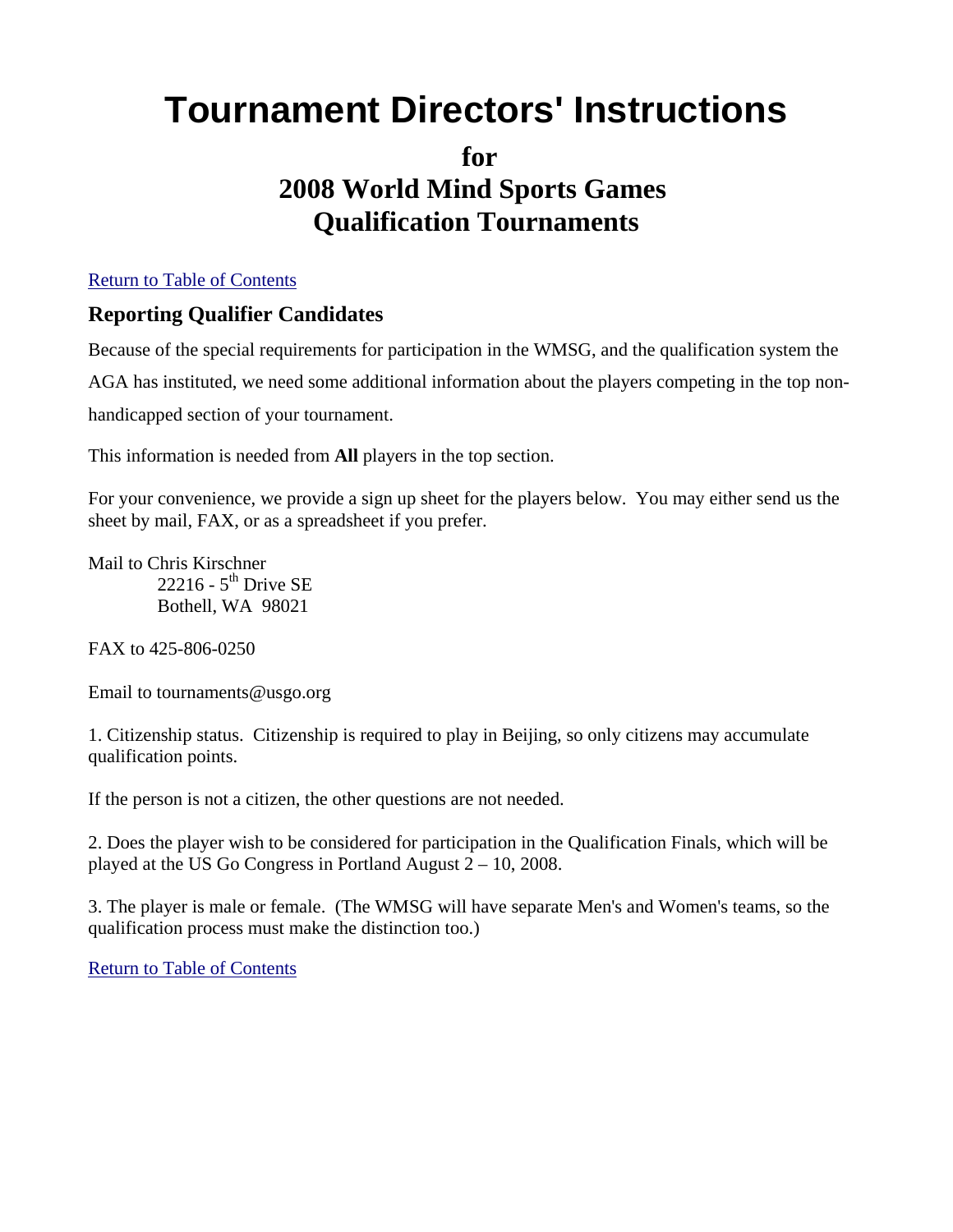| <b>Qualification Status Report</b> |  |  |
|------------------------------------|--|--|
|------------------------------------|--|--|

## **Tournament \_\_\_\_\_\_\_\_\_\_\_\_\_\_\_\_\_\_\_\_\_\_\_\_\_\_\_\_\_\_\_\_\_\_\_\_\_\_\_**

| AGA# | <b>Name</b> |                               |                 | Rating Citizenship Intent to play Score<br>Please circle one Please circle one |                        | <b>Gender</b><br>Please circle one |  |  |  |
|------|-------------|-------------------------------|-----------------|--------------------------------------------------------------------------------|------------------------|------------------------------------|--|--|--|
|      |             |                               |                 |                                                                                |                        |                                    |  |  |  |
|      |             | US Other                      |                 |                                                                                |                        | Yes No __________ M F              |  |  |  |
|      |             | US Other                      |                 |                                                                                |                        | M F                                |  |  |  |
|      |             | US Other                      |                 |                                                                                |                        | Yes No __________ M F              |  |  |  |
|      |             |                               |                 |                                                                                | Yes No                 | M F                                |  |  |  |
|      |             | US Other                      |                 |                                                                                |                        | M F                                |  |  |  |
|      |             | US Other                      |                 |                                                                                |                        | M F                                |  |  |  |
|      |             | <b>LACK US Other</b> US Other |                 |                                                                                |                        | M F                                |  |  |  |
|      |             |                               | <b>US</b> Other |                                                                                | Yes No                 | M F                                |  |  |  |
|      |             | <b>COLLEGE TELEVIS</b> Other  |                 |                                                                                | Yes No $\qquad \qquad$ | M F                                |  |  |  |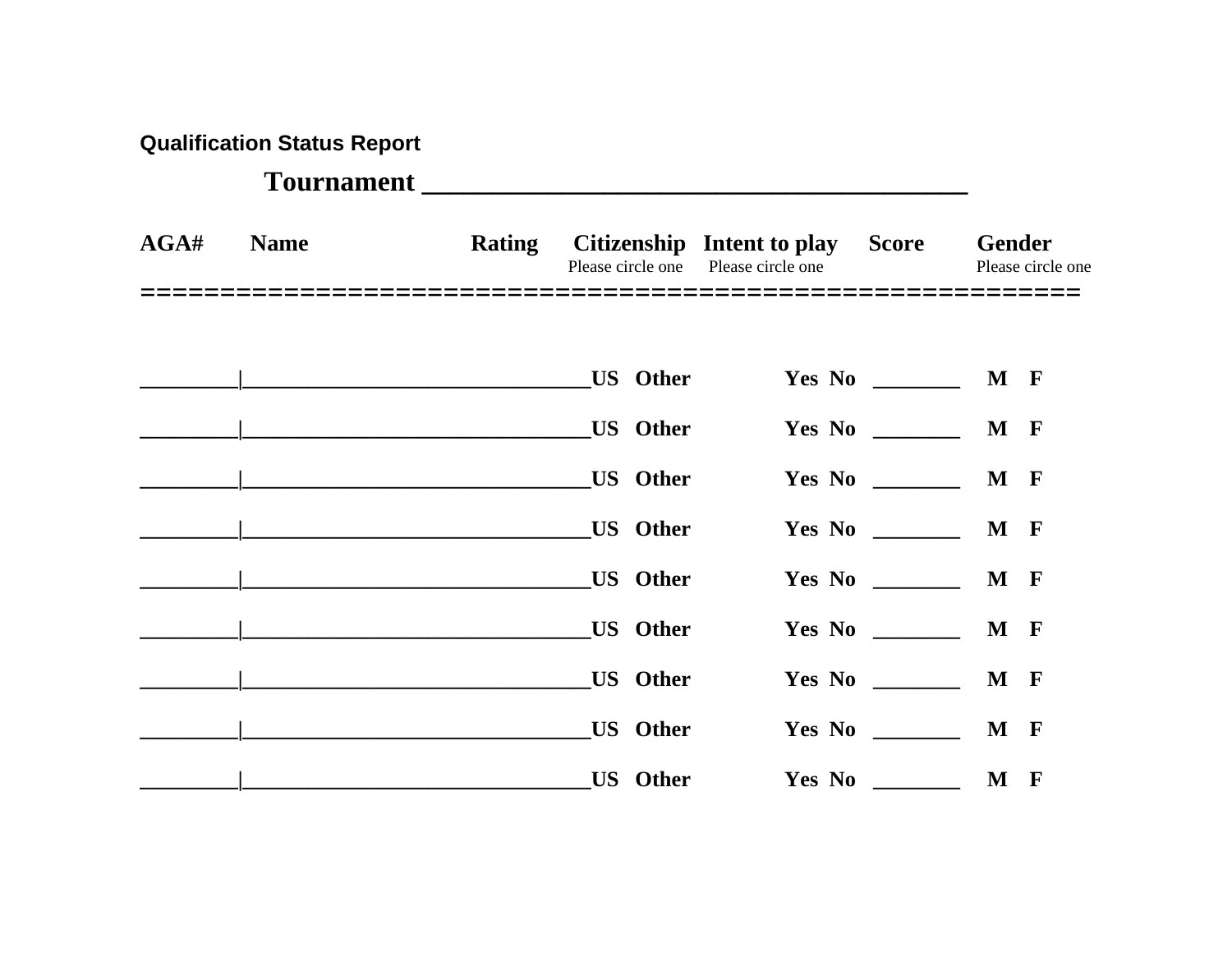## **Category System for Rating Tournaments**

#### Top of TD Instructions

The AGA has instituted a method for calculating the strength of any tournament taking into account both the number and average rating of players in the top section. If you have a spreadsheet that reads the Excel format you can use the calculator below to find out the category rating of your tournament, and the qualification points it will provide to the players in the to p section.

The players competing to play in the trials at the Congress will undoubtedly be interested in these figures.

Note that the points are provided only to eligible players who have indicated that they do wish to compete to represent the US in the World Mind Sports Games in Beijing.

Thus, a player can win top qualification points without winning the tournament if the winner is not eligible to compete in Beijing.

Also, tied players split the points for the places for which they are tied. Thus, if first gets 8 points, second 6 and third 4.5, a three way tie would give each 18.5/3 or 6.13 points. If second and third are tied, first would get 8, and the other two would get 5.25 each. The players will of course be very interested in these figures too.

You do not have to calculate the points, but we do need the report information on who is competing and who is not, so we can report the results and keep track of progress.

Note that there is a cap on how many points a player may accumulate (15), and after they reach that point, they will have qualified for the finals. They may continue to play in qualifying tournaments, but will no longer receive points. The points they would have received will be distributed among the other competing contenders.

### **Category Calculator**

Top of TD Instructions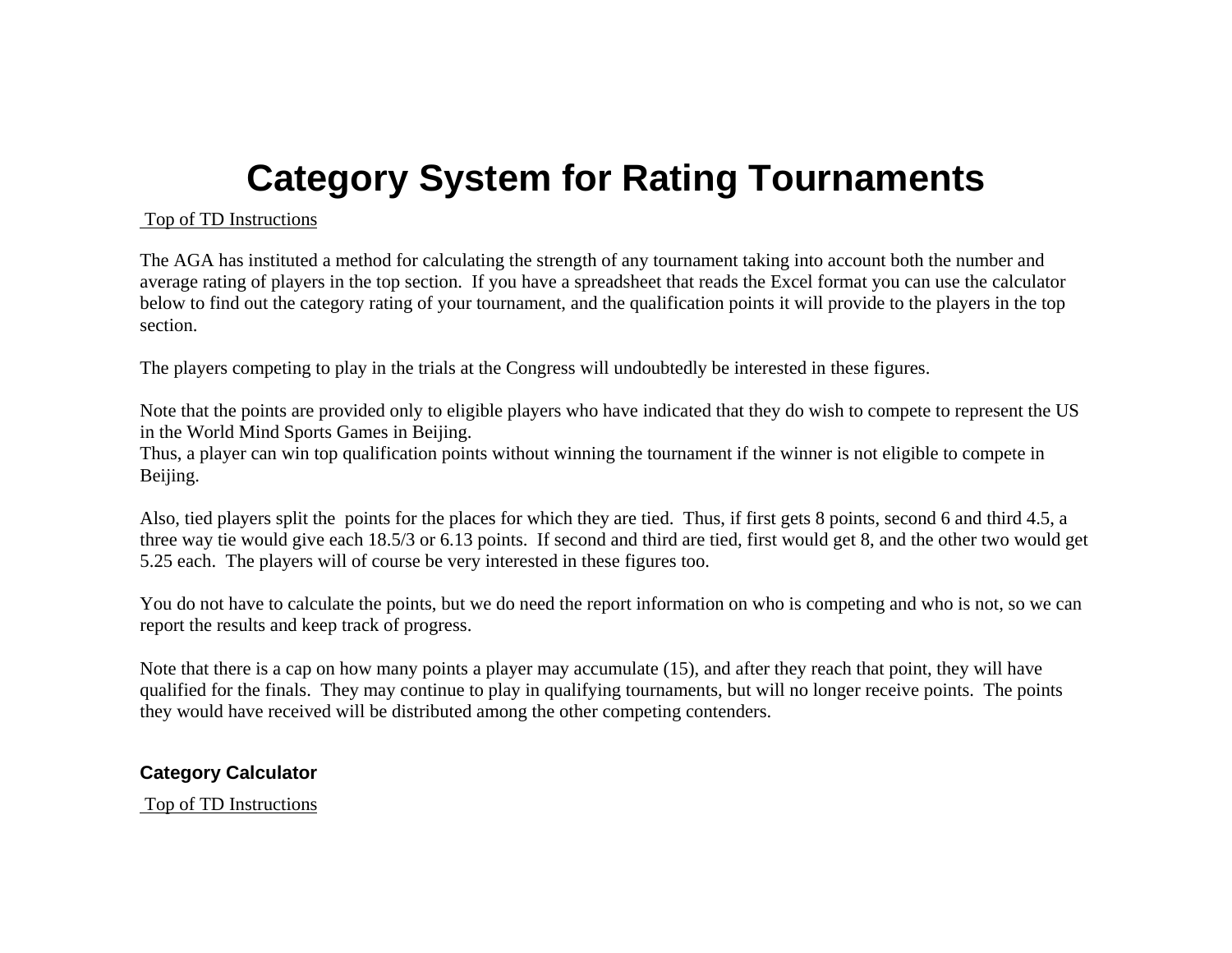The calculator assesses the strength of a single section of a tournament, usually the top section. In a McMahon tournament, it is the top band.

Because this series of qualifying tournaments provides points to qualify players for the World Mind Sports Games (WMSG) trials in August, 2008 at the US Go Congress, the points assigned to places will be used to determine who qualifies for an invitation to compete in that event. For other tournaments, the calculator provides a reliable assessment of the strength of the tournament.

The points calculation uses the category, rating and number of players to calculate the qualification points.

#### **How to use category calculator**

Note: your computer must have the ability to read an Excel spreadsheet embedded within this document. Calculate the average rating of the players by adding the ratings and dividing by the number of players.

Double click on the spreadsheet to open it.

Enter average rating and number of players in the appropriate cells of the spreadsheet.

#### **Tournament Category Calculation**

| Avg. Rating<br># of Players | $5^{\circ}$ |         | Exact Category                            |         |     | 12.6    |         | Rounded Category |         |     |     | 13      |         |     |     |     |          |     |
|-----------------------------|-------------|---------|-------------------------------------------|---------|-----|---------|---------|------------------|---------|-----|-----|---------|---------|-----|-----|-----|----------|-----|
| Places                      |             |         | 1 2 3 4 5 6 7 8 9 10 11 12 13 14 15 16 17 |         |     |         |         |                  |         |     |     |         |         |     |     |     | 18 19 20 |     |
| Points                      | 6.5         | 4.9 3.7 | 2.8                                       | $0.0\,$ | 0.0 | $0.0\,$ | $0.0\,$ | $0.0\,$          | $0.0\,$ | 0.0 | 0.0 | $0.0\,$ | $0.0\,$ | 0.0 | 0.0 | 0.0 | 0.0      | 0.0 |

### **Pairing procedures**

Top of TD Instructions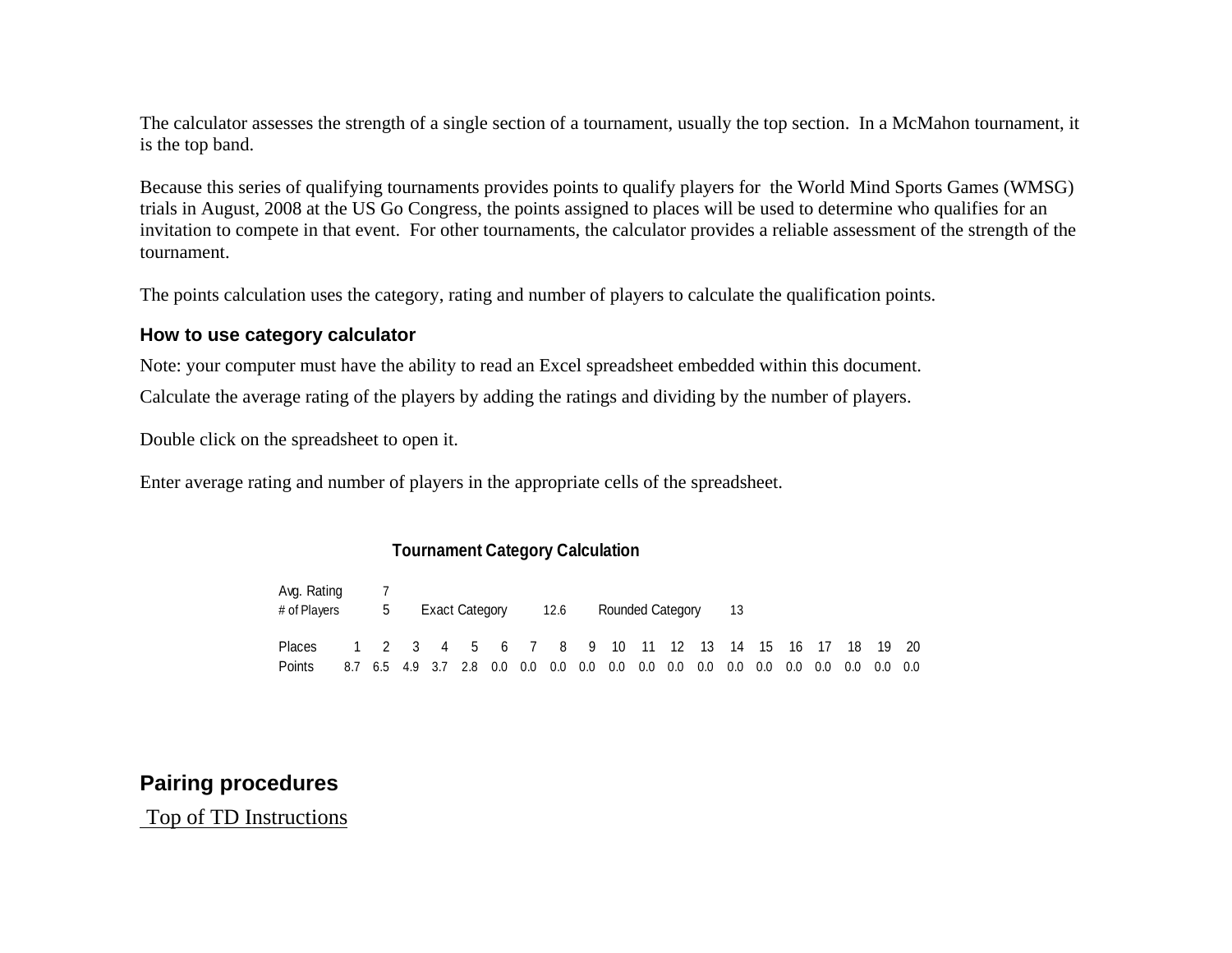Please pay some attention to who gets paired with whom in the final round or two, and try to pair qualifying players with equal scores against each other when that does not disrupt other pairings too much.